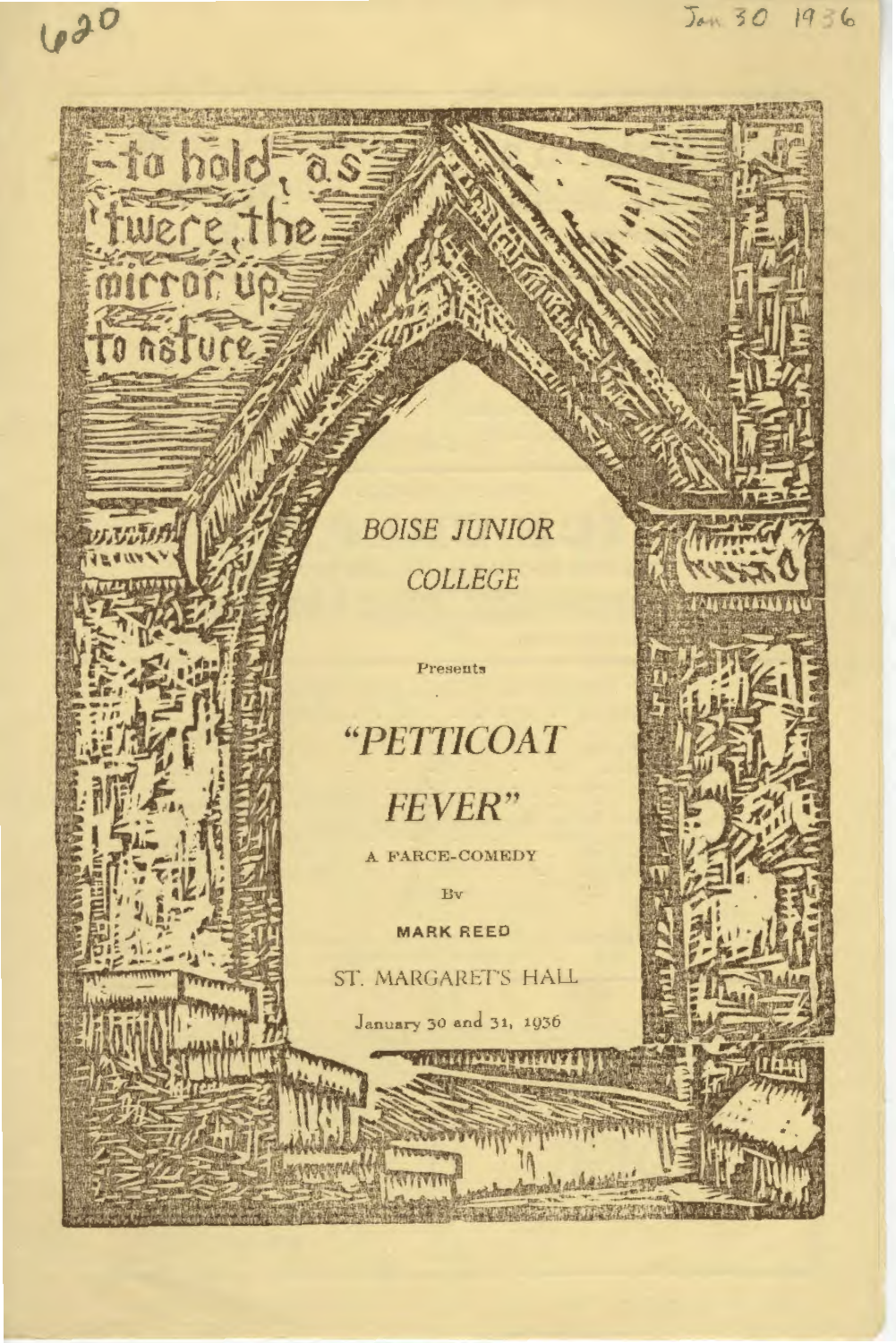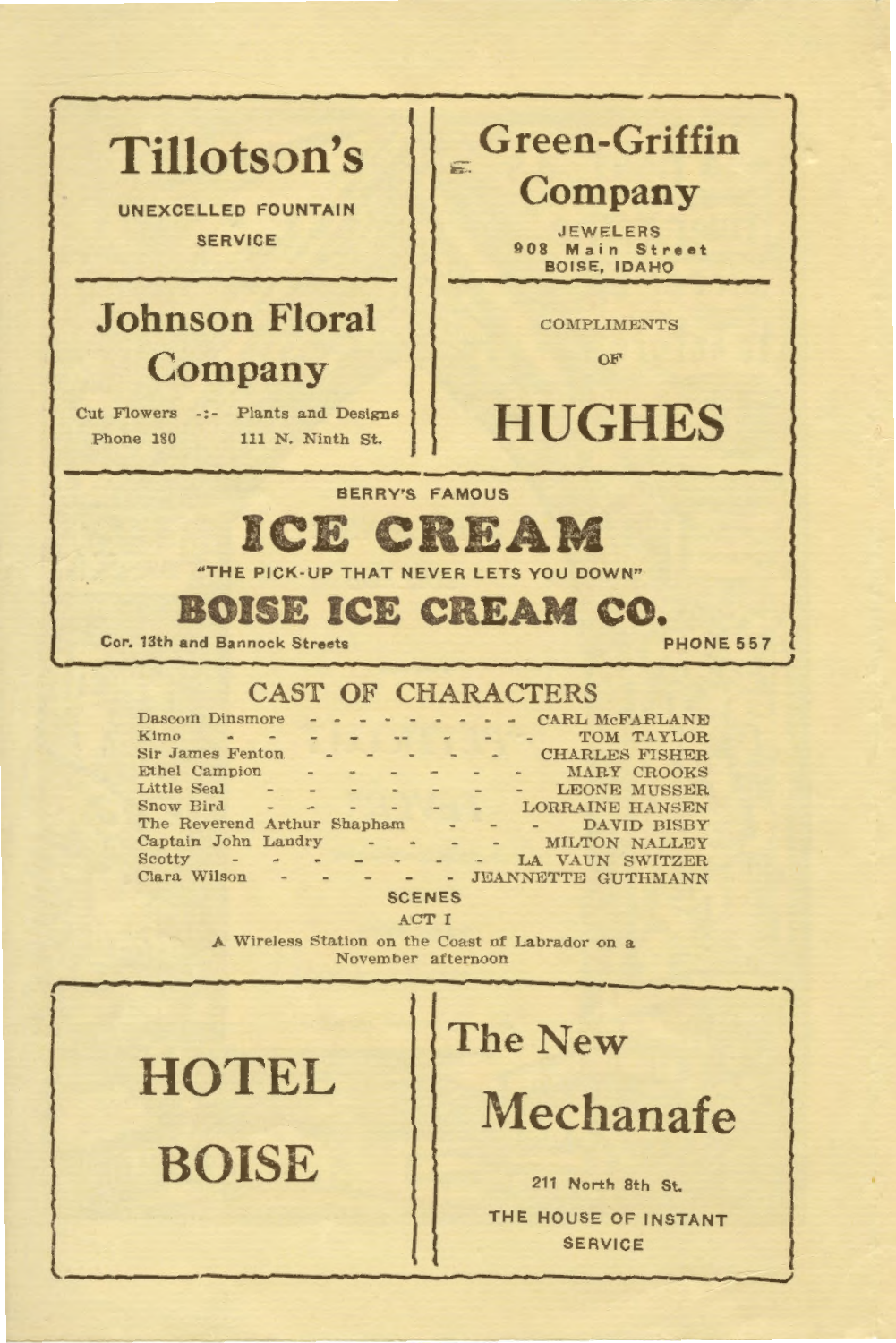

## ACT II

The Same: Evening. Four days have passed. (During this act the curtain is lowered briefly to denote the passing of half an hour.)

ACT ill

The same. Afternoon. The next day.

## PRODUCTION STAFF

Director • - - - - - - Helen Mayer Farrer Publicity and Tickets - Leone Musser, Jeannette Guthmann Stage Manager - - - - - Carroll Elford, Chairman Assisted by Harry La Moyne, La Vaun Switzer, Tom Taylor Art Directors - - - - Barbara Smith, Tom Taylor Properties - - - - - Helen Jorgenson, Chairman Assisted by John Maw, Julius Sigmund, La Vaun Switzer



**Dahlstrom=Fenton Co.** 

(INCORPORATED)

INSURANCE ANO REAL **ESTATE** 

INVESTMENT SECURITIES Hotel Boise Building